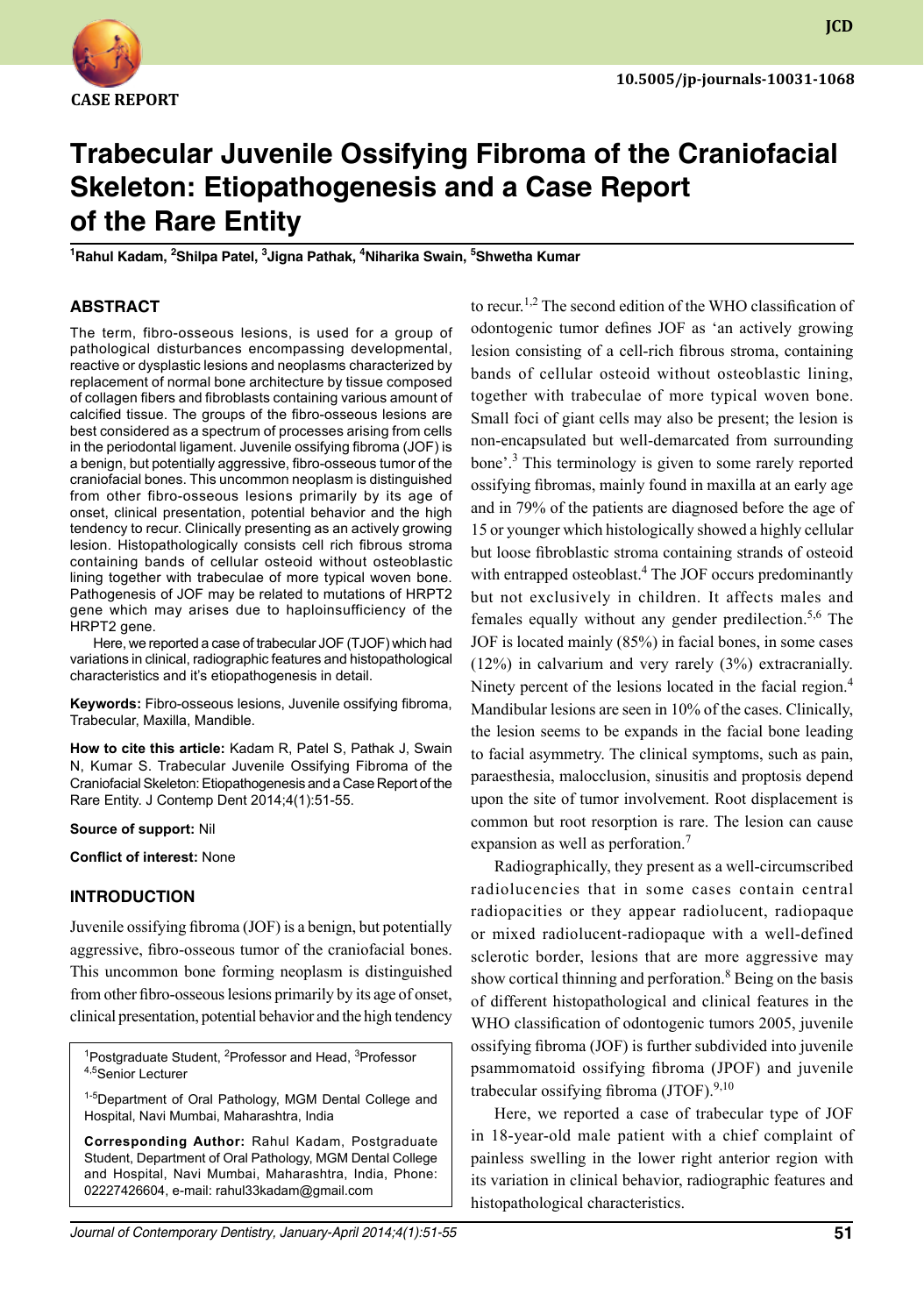## **CASE REPORT**

An 18-year-old male patient reported to Department of Oral Pathology, MGM Dental College and Hospital, with the chief complaint of large painless swelling in the lower anterior region since 6 years. Patient was apparently normal 7 years back. He first noticed a small swelling which started growing progressively to attain the present size, there was no pain associated with the swelling. No aggravating or relieving factors were associated with the present growth. On general physical examination, the patient was conscious, cooperative, healthy, thin built and well-nourished. All vital signs were within the normal range.

Extraorally, a diffuse large swelling around  $4 \times 3$  cm in size was seen in mandibular lower right anterior region crossing the midline extending anteroposteriorly from left side of corner of mouth to 2 cm away from right side of angle of the mandible (Fig. 1). On palpation, the swelling was non-tender, non-compressible, non-fluctuant and without the ulceration of overlying mucosa. Due to swelling, there was displacement of buccal and lingual cortical plate. Intraorally, a solitary, well-defined swelling obliterating the vestibule and extending from mandibular lower right anterior region crossing the midline. On palpation, the consistency of the swelling was firm to hard and nontender, causing expansion of the buccal cortical plates (Fig. 2). Hematological findings were unremarkable. A radiological investigation includes orthopantomogram (OPG) and computed tomography (CT) scan. Lateral cephalogram showed an expansile growth in lower right anterior region with mixed radiolucent and radiopaque pattern extending from lower left anterior region to lower right posterior region involving and pushing the lower border of mandible inferiorly. There was diffuse

radiopacities with ill-defined borders, but the overall lesion showed mixed pattern (Fig. 3). Considering the clinical features and radiological findings, a provisional diagnosis of ameloblastoma, CEOT and ossifying fibroma was made. After surgical exposure, an incisional biopsy was performed from the lesional tissues in mandibular anterior region, which was sent for histopathological analysis.

H&E stained soft tissue section shows strands of highly cellular osteoid with plump and irregular osteocyte in hypercellular fibrous connective tissue stroma. Areas of pseudocystic degeneration and hemorrhage are seen (Figs 4 and 5). The overall histopathological features were suggestive of JTOF.

## **DISCUSSION**

Juvenile ossifying fibroma is an uncommon benign osteogenic neoplasm, which comprises 2% of oral tumor in



**Fig. 2:** Intraoral view shows a solitary, well-defined swelling obliterating the vestibule and extending from mandibular lower right anterior region crossing the midline



**Fig. 1:** Extraoral appearance of swelling



**Fig. 3:** An expansile growth in lower right anterior region with mixed radiolucent and radiopaque pattern

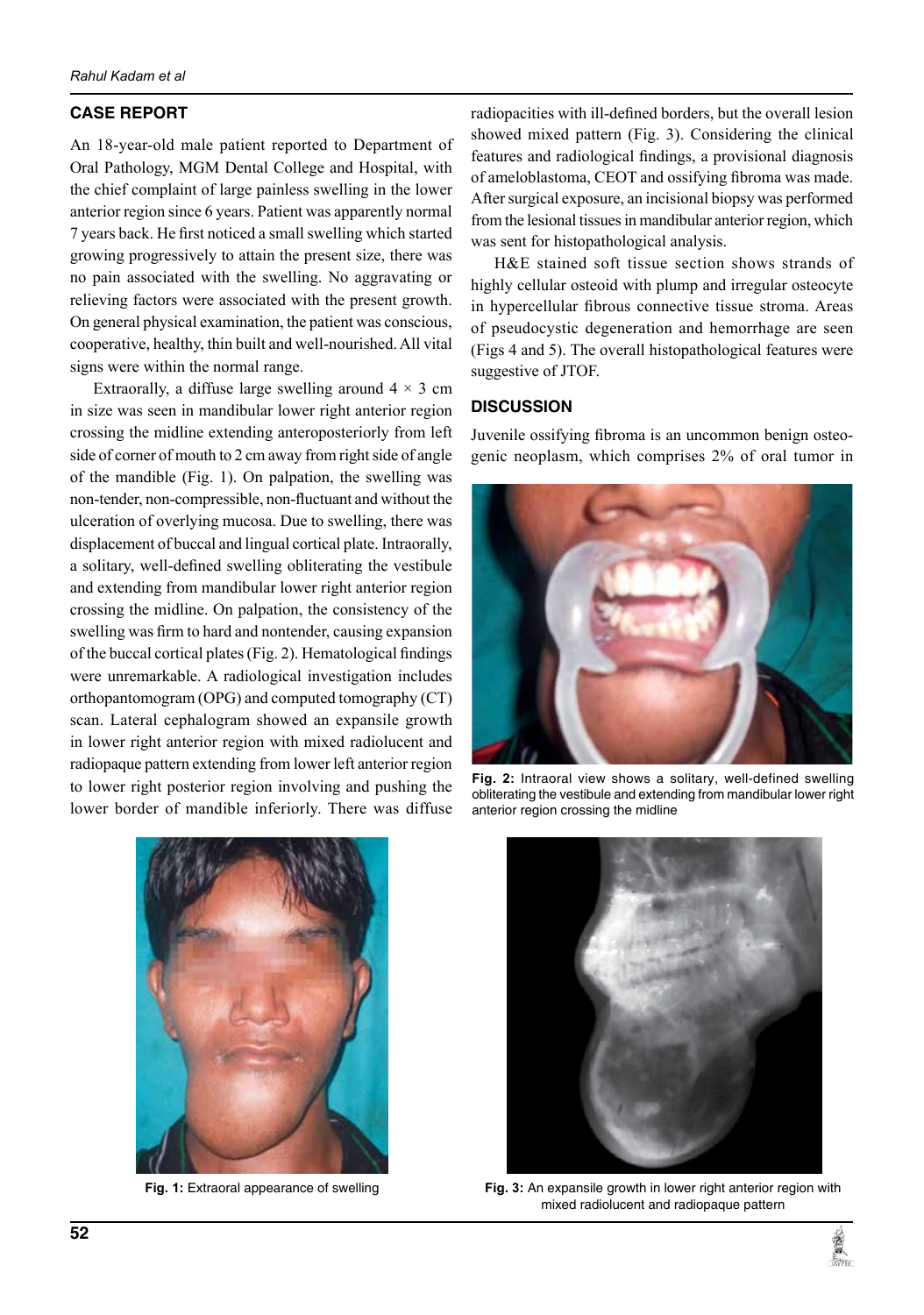children. Some cases are part of a syndrome including primary hyperparathyroidism (caused by adenoma or carcinoma of the parathyroid) and renal lesions, the so-called 'hyperparathyroidism-jaw tumor syndrome' (HPT-JT); this diagnosis can be important, because of the possible involvement of other family members having a risk of malignancy.<sup>11</sup> Most common occurance of JOF is seen within facial bones in 85% of the patients. These lesions are generally more defined, but may displace the teeth and invade the adjacent bone. Extracranially, clavicle is involved in 12% of the cases. Few cases especially in children (below 15 years) showed rapid growth and have a tendency to recur.<sup>12-15</sup> Gender predilection has been a matter of controversy; El-Mofty reported a male predilection, some authors claiming no predilection for either sex, whereas Johnson et al found a higher incidence in females.<sup>16</sup>

Johnson et al hypothesized that JOF originates from overproduction of the myxofibrous cellular stroma normally involved in the growth of the septa in the paranasal sinuses



**Fig. 4:** H&E (×40) stained decalcified section shows strands of highly cellular osteoid with plump and irregular osteocyte in hypercellular fibrous connective tissue stroma



**Fig. 5:** H&E (×100) stained decalcified section shows areas of pseudocystic degeneration and hemorrhage

as they enlarge and pneumatize. These stromal cells secrete hyaline material that ossifies and connective tissue mucin that initiates the cystic areas. A recent study by Sawyer et al demonstrated the presence of nonrandom chromosome break points at Xq26 and 2q33 resulting in  $(X; 2)$  translocation.<sup>17</sup>

**JCD**

Pimenta et al identified mutations of HRPT2 gene in ossifying fibroma and suggest that ossifying fibroma may arise due to haploinsufficiency of the HRPT2 gene. But, such genetic alteration was absent in JOF indicating that it may be distinct clinicopathological entity.<sup>18</sup>

Some author considered that JOF may arise from the differentiation of mesenchymal cells of periodontal ligament (multipotent precursor cells) forming into fibrous tissue, cementum or osteoid. Because of its distinct histopathological features, it has been recognized as a separate entity among the fibro-osseous group of lesions.<sup>17</sup> Trabecular variant of juvenile ossifying fibroma (JTOF) was first described by Reed and Hagy in 1965 and included under the designation of JOF. Makek (1983) was the first who published the largest series of tumor to date and reviewed 24 cases, 15 from the world literature and nine of his own and called the tumor as 'trabecular desmo-osteoblastoma'.18 He showed a slight male predilection (1.3:1) with maxilla being more commonly affected. Slootweg et al reported 10 cases showing a mean age of 11.8 years, again showing a male dominance, with 60% of the cases occurring in the maxilla.19 Samir El-Mofty in 2002 has mentioned patient age ranged from 3 to 23 years. Olga L Bohn et al (2011) have found JTOF occurs in young patients between 2 and 33 years. The tumor expands the affected bone, leading to facial asymmetry.<sup>20</sup> Pain and paresthesia are rarely manifested. In the maxilla, the tumor may lead to nasal obstruction, epistaxis and eye displacement. The duration of the lesion is usually a few months to years. The present case was male patients and age of occurrence was 2nd decade (18 years) but the location of lesion was different. In the present case, the location was in mandible which was since 6 years and nontender, nonaggressive in nature without displacement of teeth while. JTOF is characterized by a progressive and sometimes rapid aggressive growth but not all cases are characterized by a fast growth rate. Slow growth has also been reported in a few cases.<sup>21</sup>

Radiographic pattern depends upon the stage of development and amount of mineralized matrix present. JTOF is expansive, well-defined and unilocular or multilocular with cortical thinning and perforation. The tumor mass may show radiolucency with variable calcification induced radiopacity and occasionally producing a 'ground-glass' appearance. Increase in radio density may be observed over time.<sup>19</sup> Root resorption and displacement of involved teeth may also observe. In the mandible, the angle and ramus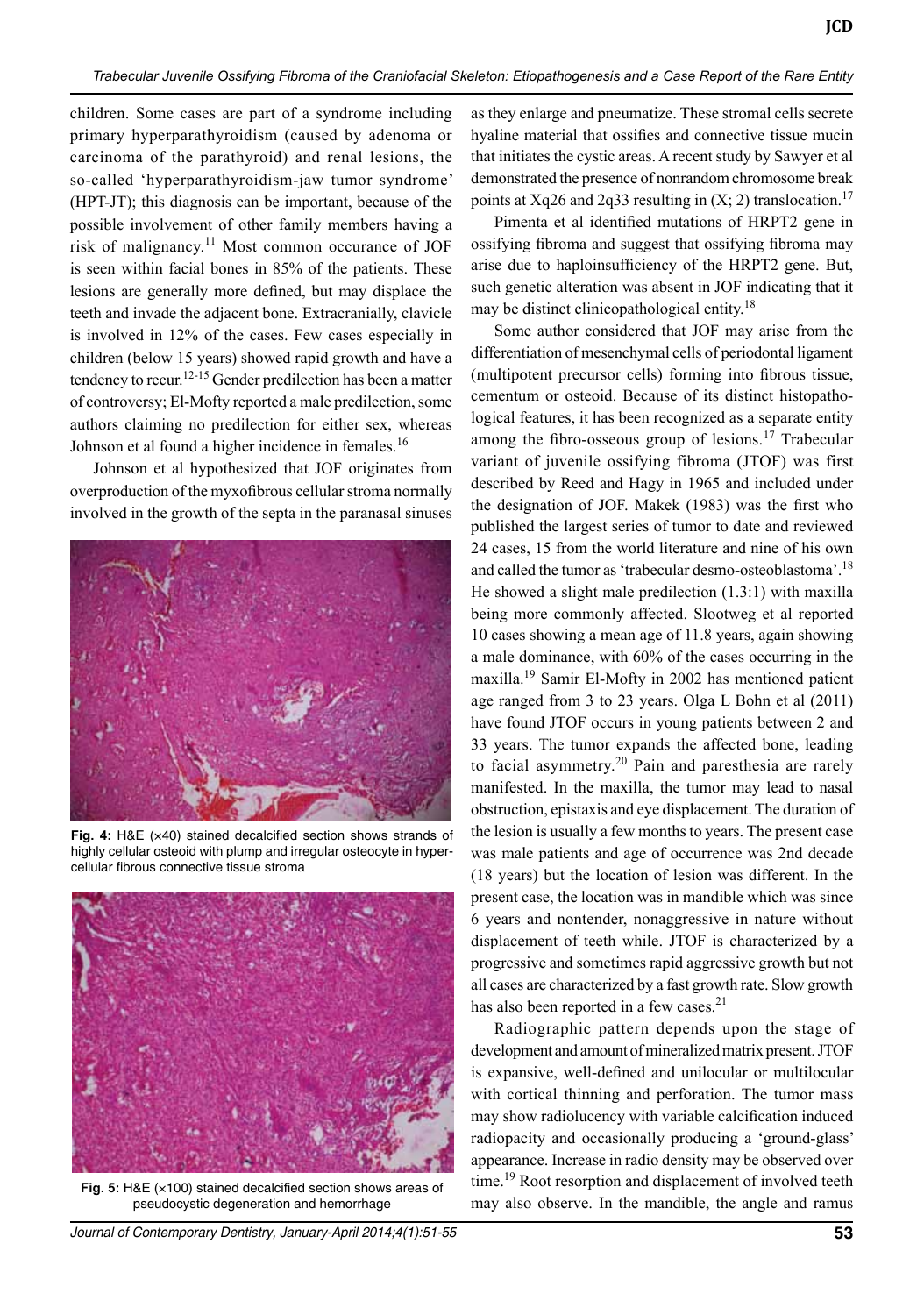is more commonly the site of involvement.<sup>22</sup> Maxillary tumors tend to extend into and obliterate the maxillary sinus. Present both cases showed mixed radiolucent and radiopaque pattern giving a ground glass appearance. Histopathological examination of the TJOF shows a welldefined but noncapsulated lesion that infiltrates surrounding bone with reactive new bone formation at the periphery.<sup>21</sup> The tumors had a characteristic loose structure with cell rich stroma composed of fibroblastic spindle cells that produced little collagen, as seen with the present two cases. Immature cellular osteoid formed anastomosing trabeculae in a pattern that resembles 'paintbrush strokes'.23 The cellular osteoid was not always clearly distinguished from the fibroblastic stroma. Calcification progressed into the osteoid strands, producing woven bone trabeculae that were rimmed with osteoblasts and incorporated osteocytes, as seen with the present case. Aggregates of osteoclastic giant cells (focal collections of multinucleated giant cells are commonly seen) in this case which were invariably present and seen in association with the bone trabeculae and in separate foci in the fibrous stroma, usually at sites of hemorrhage.<sup>24</sup> Presence of proliferating cellular connective tissue with plump cells is suggestive of the aggressive nature of this neoplasm, as seen with the present case. The overall histopathological features were suggestive of JTOF. Fibro-osseous lesions present a diagnostic challenge due to overlapping clinical and histopathological findings. A differential diagnosis of fibrous dysplasia, malignant bony tumors, aneurysmal bone cyst, central giant cell granuloma, osteogenic sarcoma, osteoblastoma, calcifying odontogenic cyst, adenomatoid odontogenic tumor and primordial cysts (keratocyst) should be considered. JTOF is diagnosed by its clinical features, aggressive behavior and exclusive histopathological features.<sup>25,26</sup>

Surgical excision is the recommended treatment for JTOF. Because of infiltrating borders, the tumor cannot be shelled out but should be conservatively excised completely. Recurrences are seen in 30 to 50% of cases mostly due to incomplete excision resulting from the infiltrative nature of tumor border. In some cases, recurrence may occur more than once so more than one excision may be required to achieve complete cure.<sup>6-9</sup> Radiotherapy has been proven ineffective and contraindicated due to the increased incidence of malignant transformation ranging from 0.4 to 0%. Despite the aggressive behavior, no metastasis has been reported.<sup>11,14</sup>

## **CONCLUSION**

Juvenile trabecular ossifying fibroma is a rare fibroosseous neoplasm found in the young age group, which is considered potentially aggressive than the conventional form which spreads quickly and has more chances of recurrence therefore early detection and complete surgical excision of these lesions followed by long-term follow-up bears importance in clinical management of these lesions.

## **REFERENCES**

- 1. El-Mofty S. Psammomatoid and trabecular juvenile ossifying fibroma of the craniofacial skeleton: two distinct clinicopathologic entities. Oral Surg Oral Med Oral Pathol Oral Radiol Endod 2002;93:296-304.
- 2. Walter JM, Terry BC, Small EW, Matteson SR, Howell RM. Aggressive ossifying fibroma of the maxilla: review of the literature and report of case. J Oral Surg 1979;37:276-286.
- 3. Pindborg JJ, Hjorting-Hansen E. Juvenile ossifying fibroma. Atlas of diseases of the jaws. Copenhagen. Munksgaard 1974;68-70.
- 4. El-Mofty SK, Kyriakos M. Soft tissue and bone lesions. In: Gnepp DG, editor. Diagnostic surgical pathology of the head and neck. Philadelphia. WB Saunders 2001;505-604.
- 5. Makek MS. So-called fibro-osseous lesions of tumorous origin. Biology confronts terminology. J Craniomaxillofac Surg 1987; 15:154-167.
- 6. Makek M. Clinical pathology of fibro-osteocemental lesions of the cranio-facial skeleton and jaw bones. Basel (Switzerland), Karger 1983;128-227.
- 7. Slootweg PJ, Müller H. Juvenile ossifying fibroma. Report of four cases. J Craniomaxillofac Surg 1990;18:125-129.
- 8. Noffke CE. Juvenile ossifying fibroma of the mandible. An 8-year radiological follow-up. Dentomaxillofac Radiol 1998;27:363-366.
- 9. Halkias LE, Larsen PE, Allen CM, Steinberg MJ. Rapidly growing, expansile mass of the mandible in a 6-year-old boy. J Oral Maxillofac Surg 1998;56:866-871.
- 10. Williams HK, Mangham C, Speight PM. Juvenile ossifying fibroma. An analysis of eight cases and a comparison with other fibro-osseous lesions. J Oral Pathol Med 2000;29:13-18.
- 11. Bohn OL, et al. Trabecular and psammomatoid juvenile ossifying fibroma of the skull base mimicking psammomatoid meningioma. Head and Neck Pathol 2011;5:71-75.
- 12. Jundt G. Fibrous dysplasia. In: Barnes L, Eveson JW, Reichart P, Sidransky D, editors. Pathology and genetics of head and neck tumours. Lyon IARC 2005;321-322.
- 13. Voytek TM, Ro JY, Edeiken J, et al. Fibrous dysplasia and cemento-ossifying fibroma. A histologic spectrum. Am J Surg Pathol 1995;19:775-781.
- 14. Morikava FS, et al. Periapical cemento-osseous dysplasia: case report. RSBO 2012;9(1):102-107.
- 15. dagistan S, et al. Cemento-osseous dysplasias. Rev Clín Pesq Odontol 2007;3(1):43-49.
- 16. Benjellou L, et al. Florid osseous dysplasia: report of two cases and a review of the literature. Int J Odontostomat 2011; 5(3): 257-266.
- 17. Mupparapu M, et al. Simultaneous presentation of focal cemento-osseous dysplasia and simple bone cyst of the mandible masquerading as a multilocular radiolucency. Dentomaxillo facial Radiology 2005;34:39-43.
- 18. Kawai T, et al. Cemento-osseous dysplasia of the jaws in 54 Japanese patients. Oral Surg Oral Med Oral Pathol Oral Radiol Endod 1999;87:107-114.